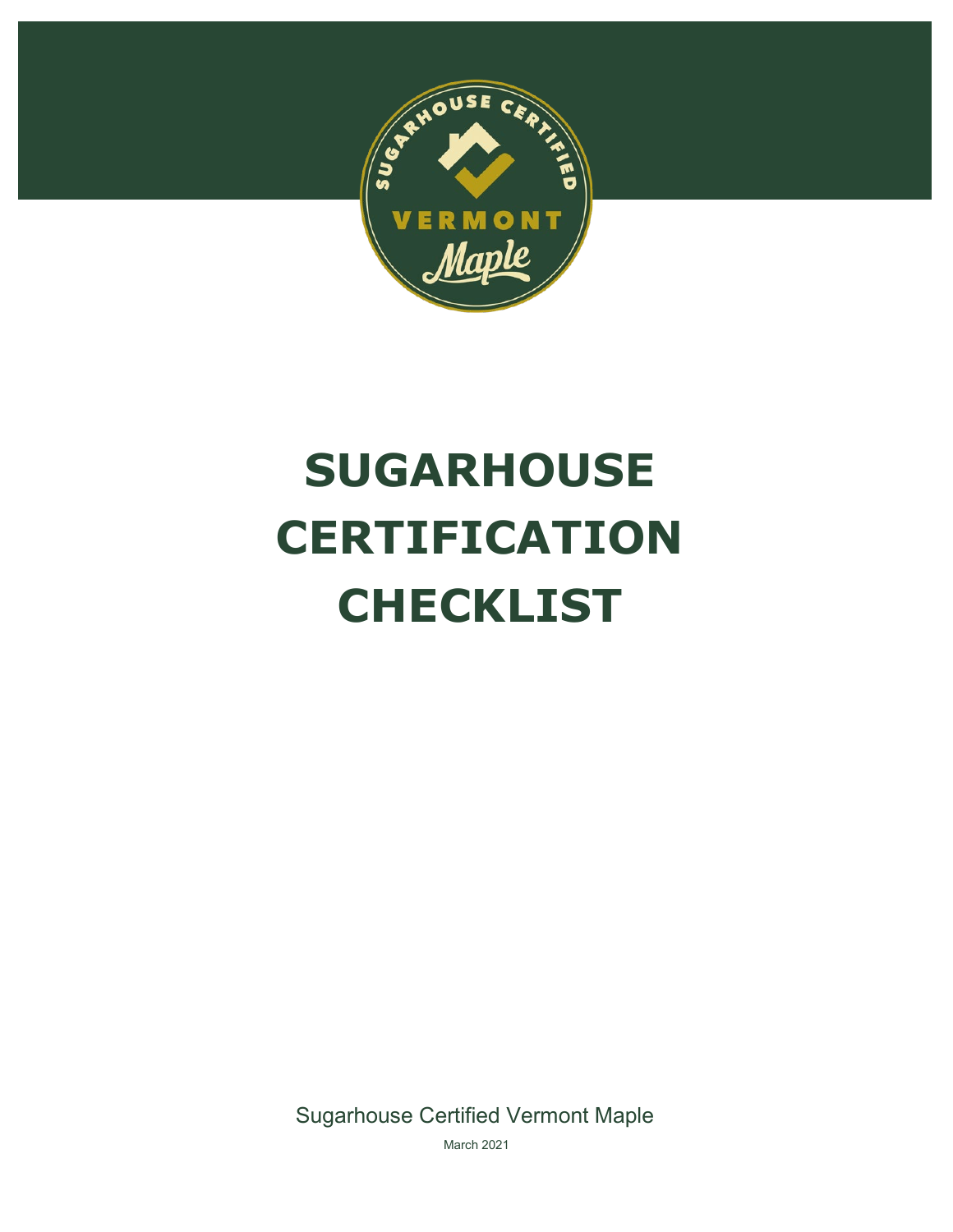

#### **Sugarhouse Certification Checklist**

VMSMA's Sugarhouse Certification Checklist focuses only on the manufacturing of pure maple syrup. It is intended to help organize materials and assess current food safety preparedness. This checklist is NOT itself a food safety plan; it is only an assessment tool to assist in the development of a plan for a specific sugarhouse to follow good food safety practices.

The Checklist references sections of Title 21 (Food and Drugs), Part 117 of the Code of Federal Regulations (CFR) that define current good manufacturing practices, hazard analysis and risk-based preventative controls for human food. You can find the entire text of Chapter 21, Part 117 online [here.](https://www.accessdata.fda.gov/scripts/cdrh/cfdocs/cfcfr/CFRSearch.cfm?CFRPart=117&showFR=1)

#### **Sugarhouse Food Safety Specialist to complete this section**

| Sugarhouse Name: |                                                       |       |        |  |  |
|------------------|-------------------------------------------------------|-------|--------|--|--|
|                  | Date & Time of Certification                          |       |        |  |  |
|                  | <b>Beginning Date: Beginning Date:</b>                | Time: |        |  |  |
|                  |                                                       |       |        |  |  |
| <b>Ending</b>    | Date:                                                 | Time: |        |  |  |
|                  | Was sugarhouse in operation at time of certification? |       | Yes No |  |  |

### 1. Lead Mitigation (21 CFR § 117.110)

| <b>Criteria</b>                                                                                        | <b>Yes</b> | <b>No</b> | N/A |
|--------------------------------------------------------------------------------------------------------|------------|-----------|-----|
| 1.1 Sugar maker is utilizing quality control measures that eliminate<br>introduced lead level defects. |            |           |     |
| 1.2 No galvanized equipment                                                                            |            |           |     |
| 1.3 No lead solder                                                                                     |            |           |     |
| <b>1.4</b> No bronze pumps or fittings (bronze may contain up to 7% lead)                              |            |           |     |
| 1.5 No copper in contact with sap or syrup (copper may contain up to 1%<br>lead)                       |            |           |     |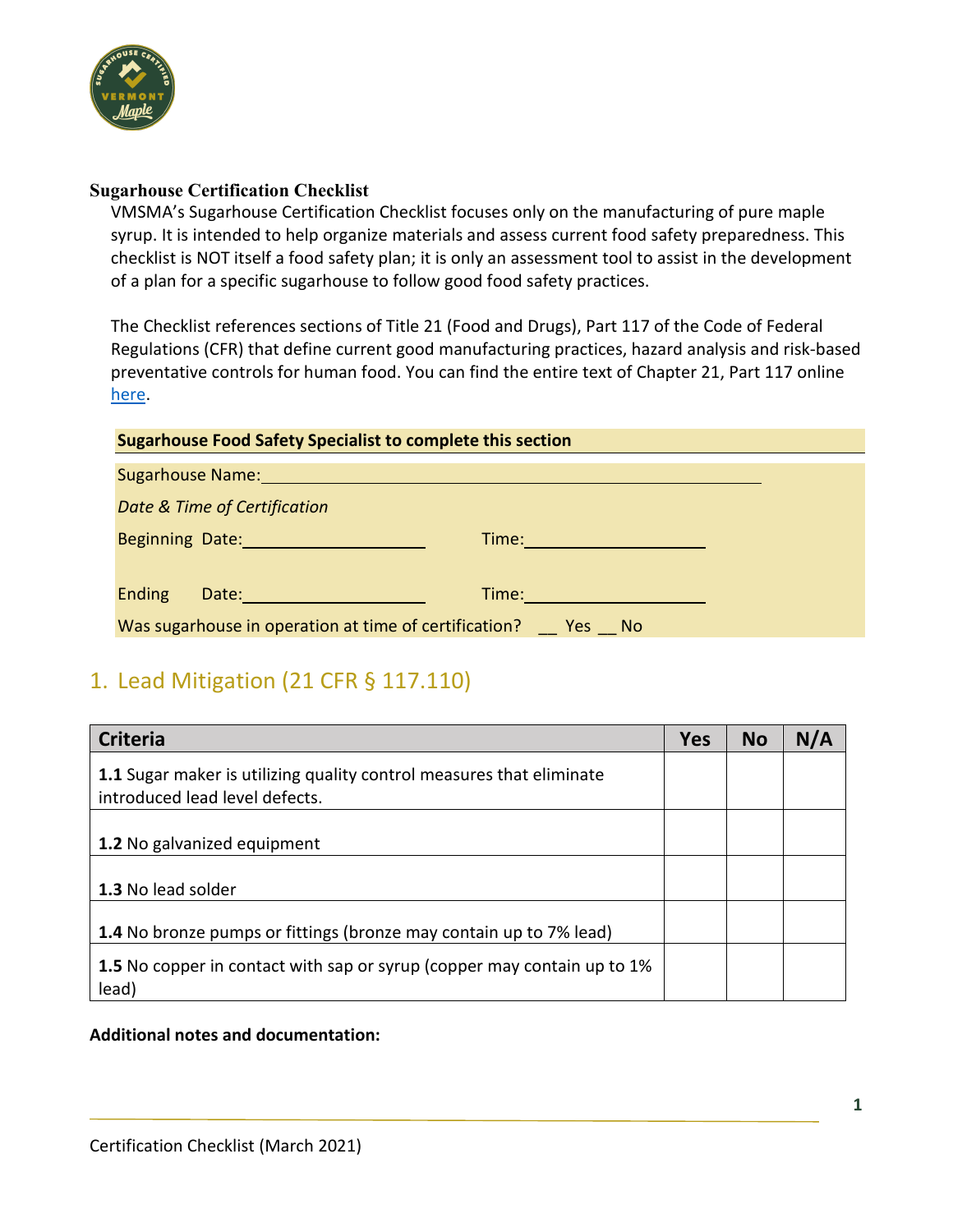

## 2. Personnel (21 CFR 117.10)

| <b>Criteria</b>                                                                                                                                                                                                                                                                            | <b>Yes</b> | <b>No</b> | N/A |
|--------------------------------------------------------------------------------------------------------------------------------------------------------------------------------------------------------------------------------------------------------------------------------------------|------------|-----------|-----|
| 2.1 The sugarhouse has implemented a sugarhouse operational manual<br>that incorporates current Good Manufacturing Practices (cGMPs).                                                                                                                                                      |            |           |     |
| 2.2 The sugarhouse has a designated sugar maker to oversee the<br>operational manual. Name of designated sugar maker:                                                                                                                                                                      |            |           |     |
| 2.3 All personnel (paid and unpaid) have experience and training to<br>produce clean and safe maple products.                                                                                                                                                                              |            |           |     |
| 2.4 All staff have received training on sanitation and hygiene practices.<br>Training records attached. Each employee must receive training in the<br>principles of food hygiene and food safety that is appropriate to the<br>production, the farm, and the individual's assigned duties. |            |           |     |
| 2.5 Personnel are instructed not to come to work when sick.                                                                                                                                                                                                                                |            |           |     |
| 2.6 Personnel are instructed to report and seek prompt treatment with<br>clean first aid supplies for burns, cuts, abrasions, open skin, and other<br>injuries.                                                                                                                            |            |           |     |
| 2.7 Sugarhouse posts a sign for all visitors (non-working) to read<br>indicating food safety expectations.                                                                                                                                                                                 |            |           |     |
| 2.8 Visitors (non-working) sign a log upon entering the sugarhouse or<br>other food production/processing areas.                                                                                                                                                                           |            |           |     |
| 2.9 Smoking, eating, drinking and storage of personal effects are<br>confined to designated areas separate from where the product is<br>handled.                                                                                                                                           |            |           |     |
| 2.10 All toilet/restroom/field sanitation facilities are properly supplied<br>with single use paper towels, toilet paper, hand soap, and water.                                                                                                                                            |            |           |     |
| 2.11 Hand washing water meets the microbial standard for drinking<br>water. Water must be tested (and pass) annually, unless the sugarhouse<br>is on a municipal water supply.                                                                                                             |            |           |     |
| 2.12 All toilet/restroom/field sanitation facilities have a door and are<br>serviced and cleaned. Must be accessible to sugarhouse.                                                                                                                                                        |            |           |     |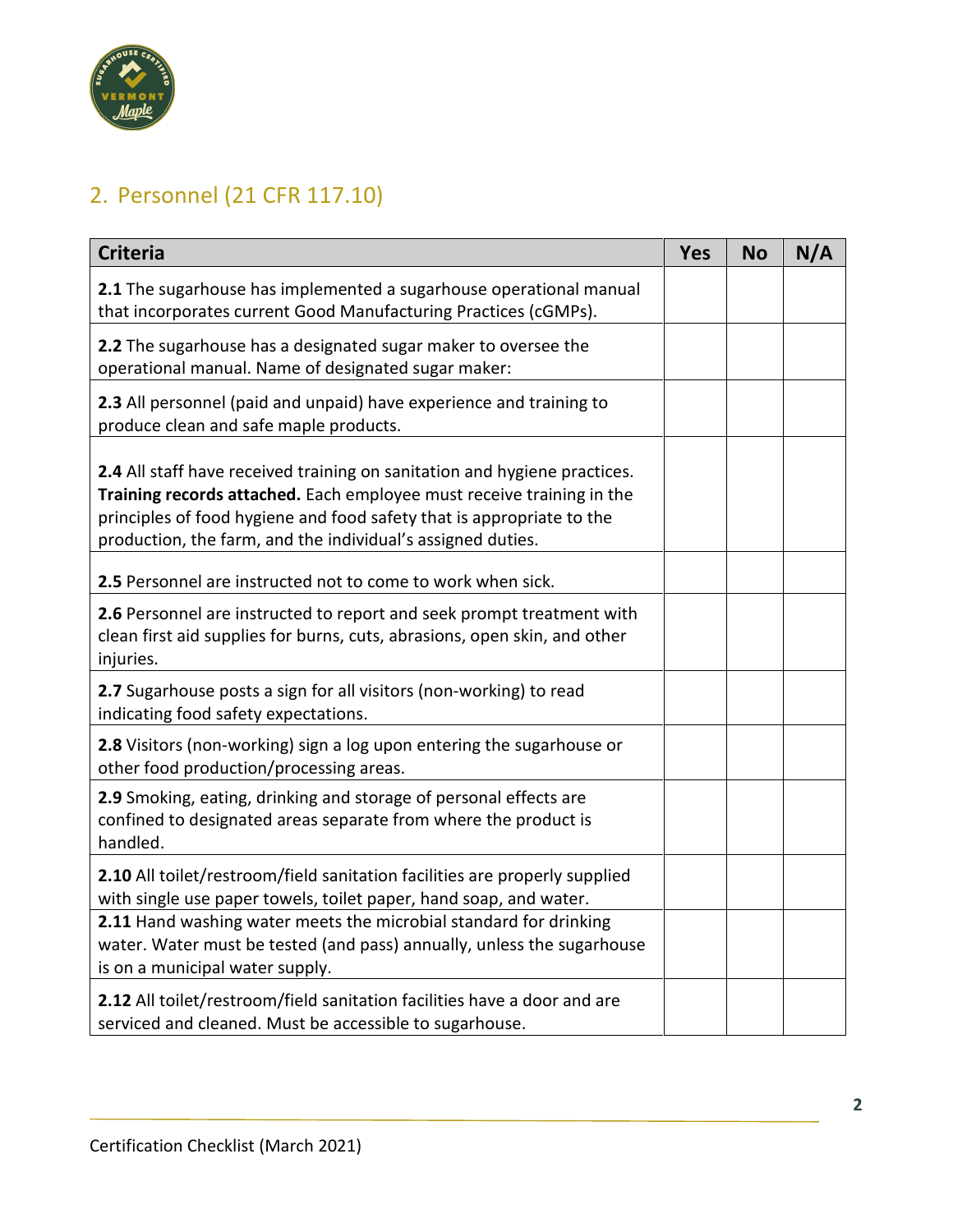

| <b>Criteria</b>                                                   | <b>Yes</b> | <b>No</b> | N/A |
|-------------------------------------------------------------------|------------|-----------|-----|
|                                                                   |            |           |     |
| 2.13 Personnel wash their hands before returning to work station. |            |           |     |
|                                                                   |            |           |     |
| 2.14 Personnel and visitors follow good hygiene practices.        |            |           |     |

- Training records for personnel on sanitation and hygiene practices
- Visitor sign on food safety
- Visitor log
- Sugarhouse policies/manual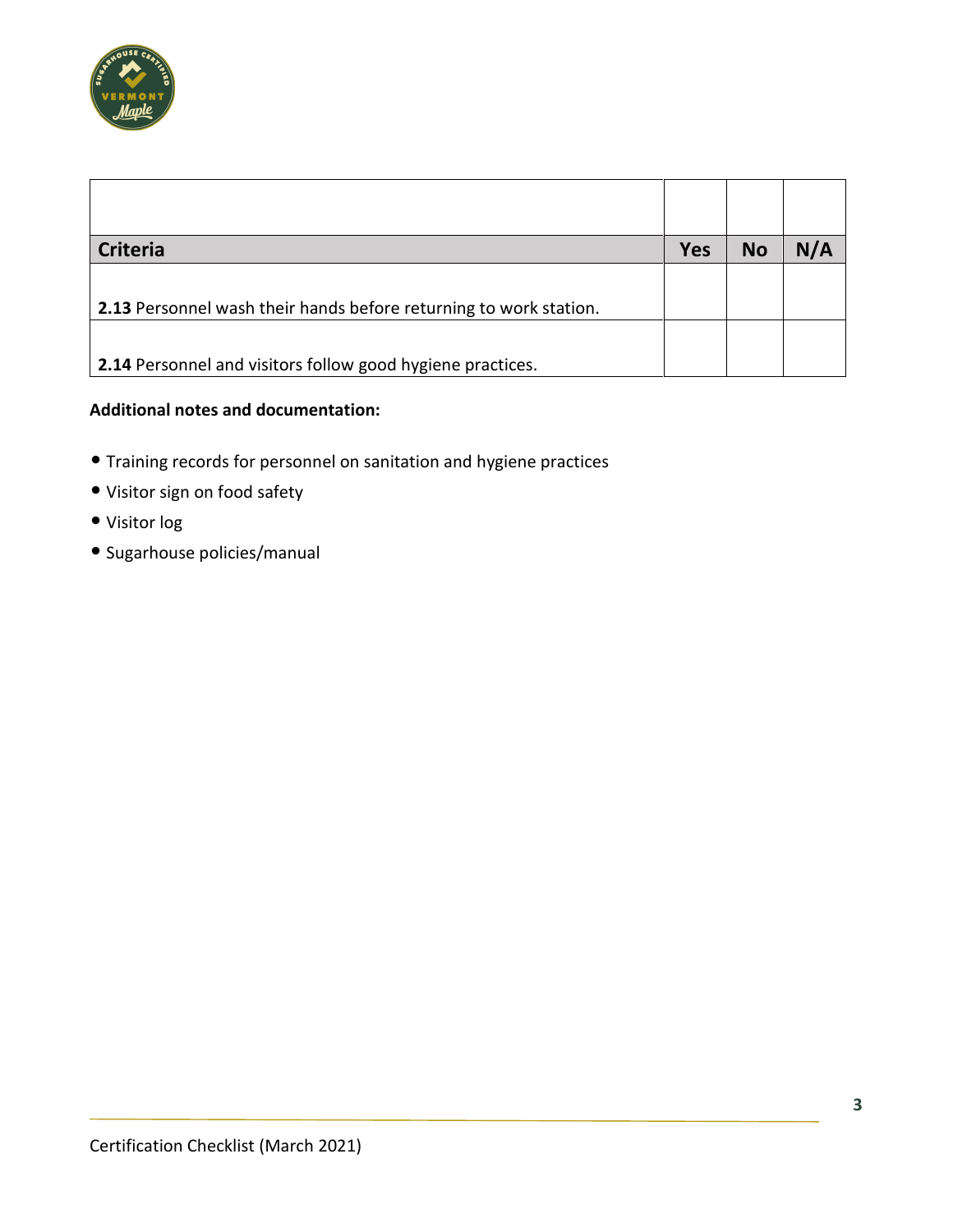

## 3. Sap Collection & Storage (21 CFR 117.20)

| Criteria                                                                     | Yes | $\bf No$ | N/A |
|------------------------------------------------------------------------------|-----|----------|-----|
| <b>3.1</b> Review sugarbush and facility map, including sap collection       |     |          |     |
| locations, locations of bulk containers, and vacuum and compressor           |     |          |     |
| locations                                                                    |     |          |     |
|                                                                              |     |          |     |
| <b>3.2</b> Documents for sap purchasing available for review (if applicable) |     |          |     |
| 3.3 Policy and/or log that specifies/tracks how collected and stored sap     |     |          |     |
| is maintained at the highest quality with regular inspection and             |     |          |     |
| cleaning of bulk storage containers                                          |     |          |     |
|                                                                              |     |          |     |
| 3.4 Is sap collected and stored in food grade containers?                    |     |          |     |
|                                                                              |     |          |     |
| 3.5 Are non-food grade containers clearly marked or color-coded?             |     |          |     |
|                                                                              |     |          |     |
| 3.6 Are bulk containers protected from contamination?                        |     |          |     |
|                                                                              |     |          |     |
| 3.7 Verify that exhaust from vacuum pumps and petroleum-based fuel           |     |          |     |
| sources do not contaminate maple products or sap contact surfaces.           |     |          |     |

- Sugarbush and facility map, including locations for sap collection, sap storage, bulk containers and vacuum and compressor locations
- Sap collection and storage logs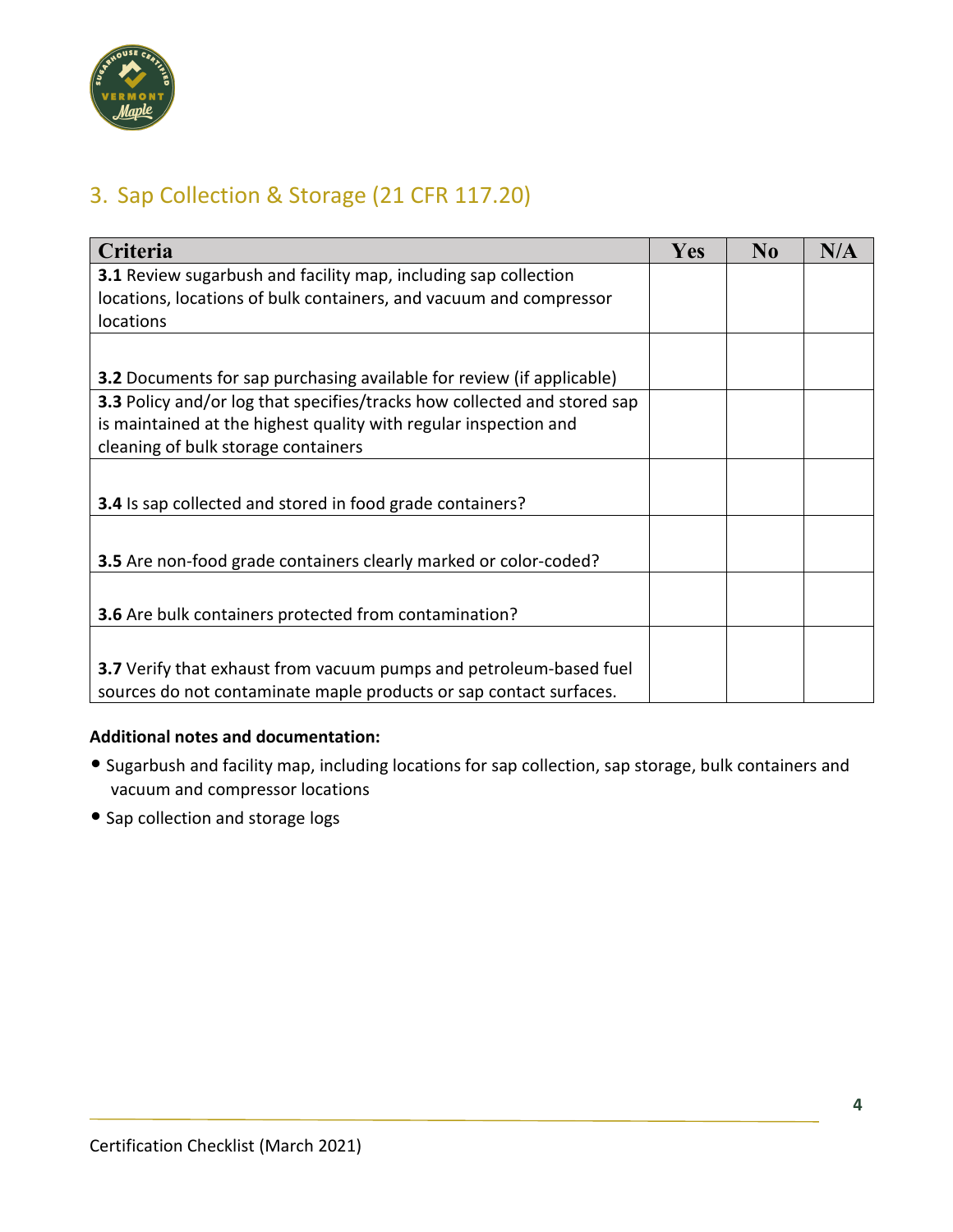

## 4. Sugarhouse and Grounds (21 CFR 117.20 & 117.35)

| <b>Criteria</b>                                                          | <b>Yes</b> | <b>No</b> | N/A |
|--------------------------------------------------------------------------|------------|-----------|-----|
| <b>Sugarhouse Opening Procedures</b>                                     |            |           |     |
| 4.1 Sugarhouse has a procedure for starting from off-season/non-         |            |           |     |
| operation.                                                               |            |           |     |
| 4.2 Age of sugarhouse and evaporator (and condition of each):            |            |           |     |
|                                                                          |            |           |     |
| 4.3 Age of RO machine(s) and condition:                                  |            |           |     |
|                                                                          |            |           |     |
| <b>Maintenance, Pests and Drainage</b>                                   |            |           |     |
| 4.4 The interiors of the buildings are neat and clean.                   |            |           |     |
| 4.5 Review pest control methods (review policy) and bird/bat exclusion.  |            |           |     |
| If using bait stations, review map of locations.                         |            |           |     |
| 4.6 All chemicals are appropriately stored and documented, including     |            |           |     |
| cleaners, chemicals, fuels, and pesticides.                              |            |           |     |
| 4.7 A Material Safety Data Sheet (MSDS) is present for every chemical    |            |           |     |
| used in the maple operation, including but not limited to cleaners for   |            |           |     |
| tubing, pans, and reverse osmosis membranes.                             |            |           |     |
| 4.8 There are appropriate methods and equipment for neutralizing and     |            |           |     |
| disposing of wastewater solutions resulting from cleaning maple          |            |           |     |
| equipment.                                                               |            |           |     |
| 4.9 All chemicals are stored in a secure space and property separated by |            |           |     |
| type, such as acids separated from bases.                                |            |           |     |
| 4.10 Is personal protective equipment (PPE) available and are personnel  |            |           |     |
| trained on where it is stored and how to use it?                         |            |           |     |
| 4.11 All sugarhouse lights in or near storage or food production are     |            |           |     |
| protected from glass breakage.                                           |            |           |     |
| 4.12 Is defoamer used? Defoamer should be stored separately from         |            |           |     |
| other chemicals and in such a way that prevents rancidity. Note date     |            |           |     |
| codes on defoamer and how stored:                                        |            |           |     |
|                                                                          |            |           |     |
|                                                                          |            |           |     |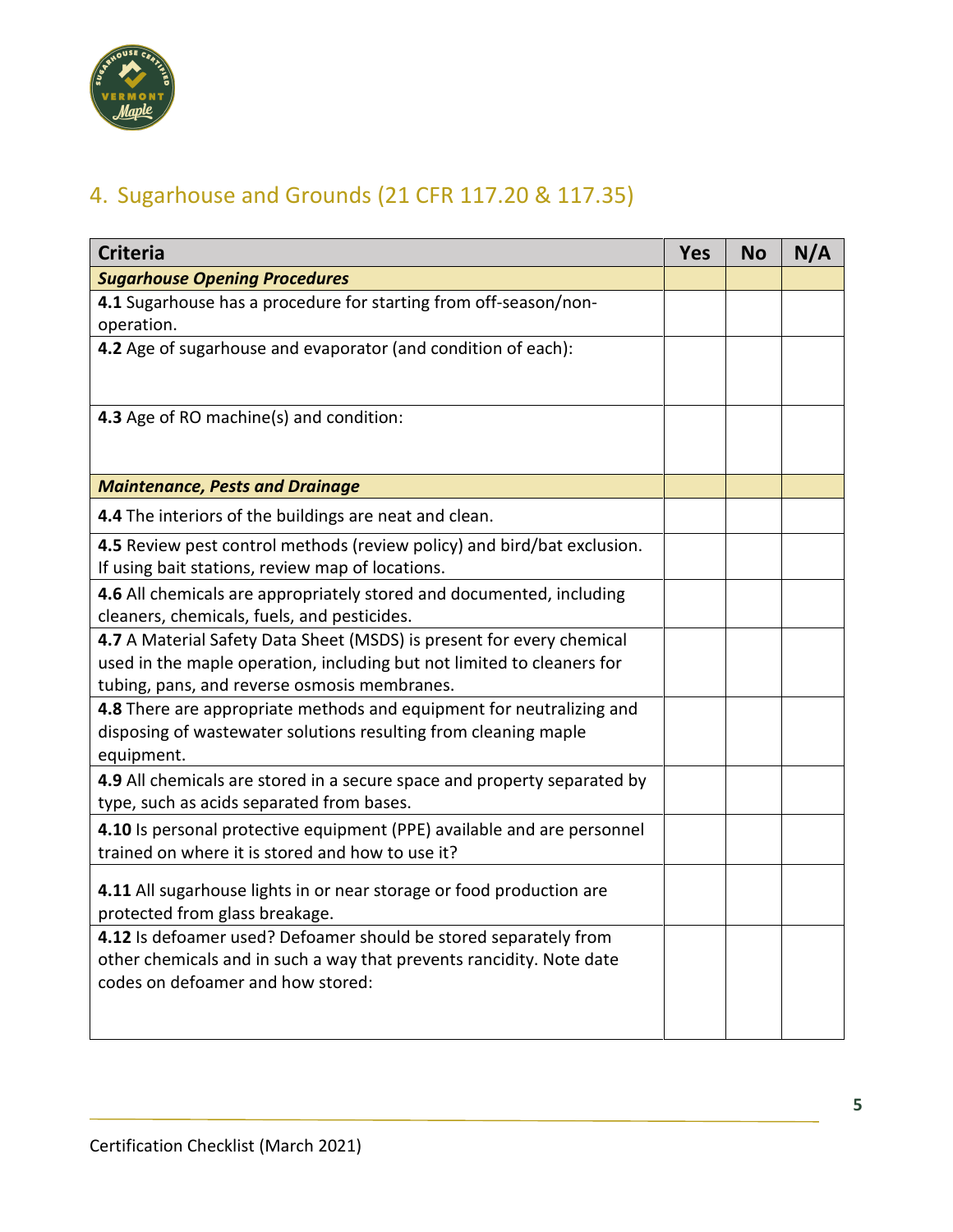

| <b>Criteria</b>                                                              | <b>Yes</b> | <b>No</b> | N/A |
|------------------------------------------------------------------------------|------------|-----------|-----|
| <b>Maintenance, Pests &amp; Drainage</b>                                     |            |           |     |
|                                                                              |            |           |     |
| 4.13 Do all garbage cans have lids?                                          |            |           |     |
| 4.14 There is protection to prevent loose debris (flaking paint, etc.) from  |            |           |     |
| falling into a tank, pan, or other container that will contact sap or syrup. |            |           |     |
|                                                                              |            |           |     |
| 4.15 Verify that sap transfer pump is only used for sap or syrup.            |            |           |     |
| <b>Bathroom Facilities</b>                                                   |            |           |     |
|                                                                              |            |           |     |
| 4.16 What is the water supply for cleaning equipment and hands?              |            |           |     |
|                                                                              |            |           |     |
| 4.17 What methods are used for sewage disposal?                              |            |           |     |
|                                                                              |            |           |     |
| 4.18 Sugarhouse has a hand washing station with single use paper             |            |           |     |
| towels, hand soap and water.                                                 |            |           |     |

- Sugarhouse start-up procedures
- Water test results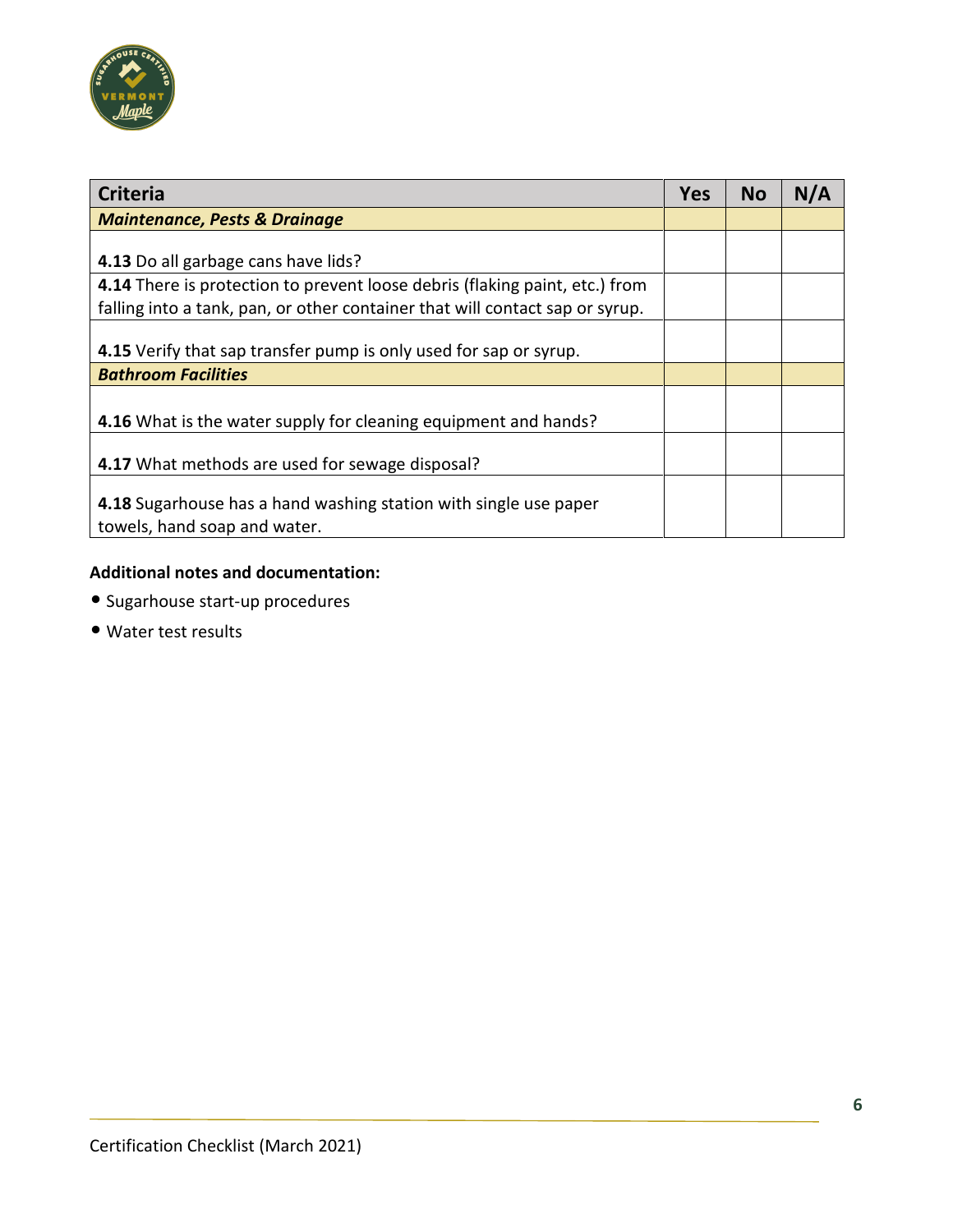

## 5. Evaporating Processes: Equipment and Utensils (21 CFR 117.40 & 117.80)

| <b>Criteria</b>                                                                                                                                                                                   | <b>Yes</b> | <b>No</b> | N/A |
|---------------------------------------------------------------------------------------------------------------------------------------------------------------------------------------------------|------------|-----------|-----|
| <b>Processes and Controls</b>                                                                                                                                                                     |            |           |     |
| 5.1 Verify that sugar maker's policies indicate that they dispose of<br>product that does not meet food safety standards.                                                                         |            |           |     |
| 5.2 Overall sanitation of the sugarhouse is under the supervision of one<br>or more competent individuals.                                                                                        |            |           |     |
| <b>Equipment, Utensils &amp; Food Contact Materials</b>                                                                                                                                           |            |           |     |
| 5.3 Policy on cleaning process and approved chemicals is included in<br>policy manual. Policy requires that instructions for each cleaning<br>chemical are followed.                              |            |           |     |
| 5.4 Equipment cleaning chemicals are labeled and approved.                                                                                                                                        |            |           |     |
| 5.5 Cleaning chemicals are stored away from food production area.                                                                                                                                 |            |           |     |
| 5.6 Draw off pails, scoops and skimmers, and testing cups are in good<br>condition and stored in a sanitary manner.                                                                               |            |           |     |
| <b>Allergen Cross Contact Prevention</b>                                                                                                                                                          |            |           |     |
| 5.7 Production procedures do not contribute to allergen cross contact<br>and contamination from any source. Allergens: milk, eggs, peanuts,<br>tree nuts, soy, wheat, fish, crustacean/shellfish. |            |           |     |
| 5.8 Sugar maker has a policy on how outside food is separated from<br>food production areas.                                                                                                      |            |           |     |
| 5.9 Verify defoamer does not contain allergens and is safe for human<br>consumption.                                                                                                              |            |           |     |
| Raw Sap, Concentrate & Syrup Handling                                                                                                                                                             |            |           |     |
| 5.10 Sap filters, filter press and filter papers are clean at the time of<br>use, with no evidence of mold or unsuitable odors.                                                                   |            |           |     |
| 5.11 Sugar maker has a policy that specifies how concentrate and syrup<br>are appropriately stored.                                                                                               |            |           |     |
| 5.12 When appropriate, only food grade lubricant is used on any sap or<br>syrup contact areas (e.g., evaporator, filter press, o-ring connections).                                               |            |           |     |
| 5.13 Verify that any diatomaceous earth used is food grade and is kept<br>in its original bag, which when opened is placed in a clean, dry<br>container with a lid.                               |            |           |     |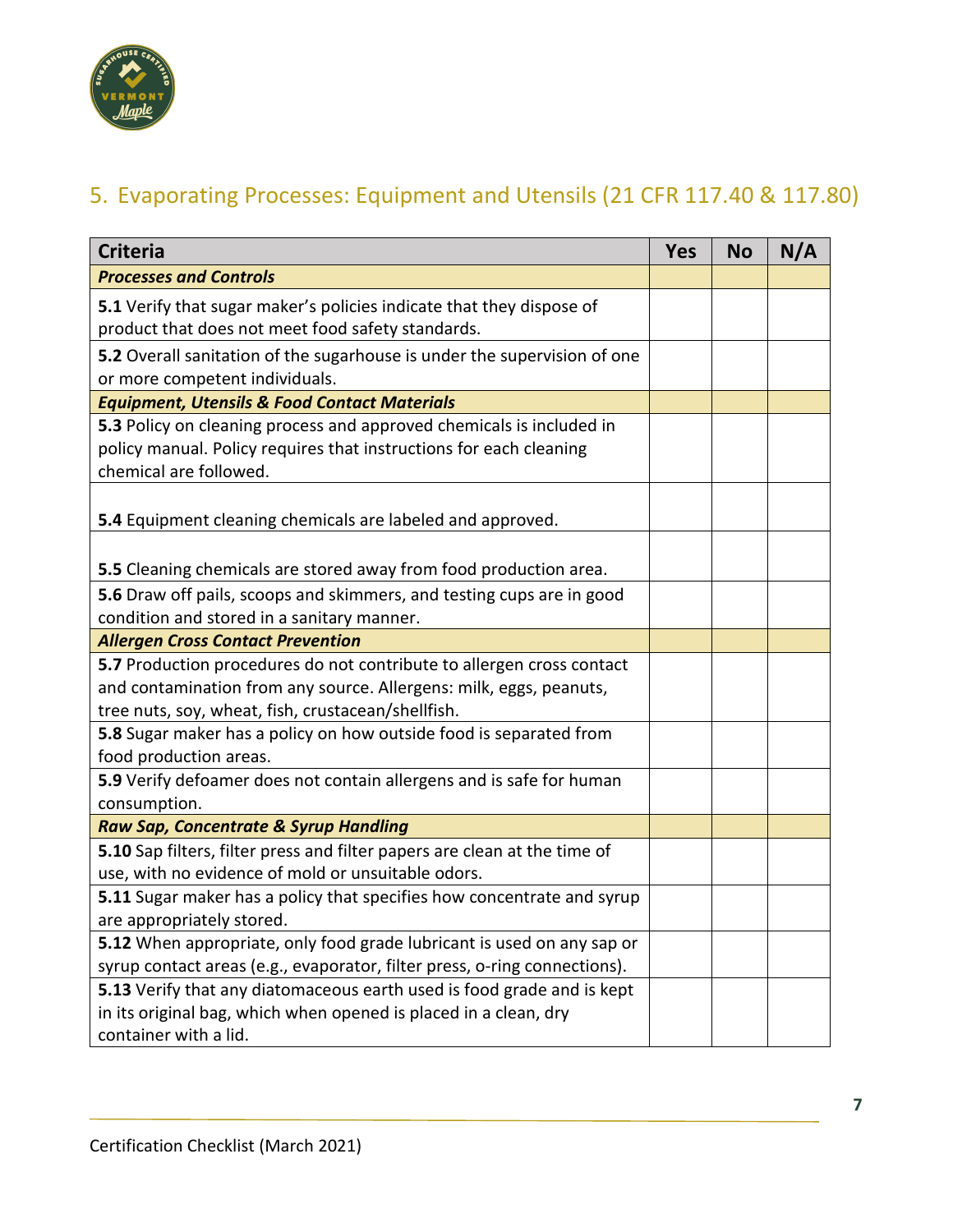

| <b>Criteria</b>                                                                                                                              | <b>Yes</b> | <b>No</b> | N/A |
|----------------------------------------------------------------------------------------------------------------------------------------------|------------|-----------|-----|
| Raw Sap, Concentrate & Syrup Handling (continued)                                                                                            |            |           |     |
| 5.14 Boil records are maintained.                                                                                                            |            |           |     |
| 5.15 Evaporator shutdown procedure                                                                                                           |            |           |     |
| 5.16 Appropriate grade of plastic used throughout (e.g., PVC pipes and                                                                       |            |           |     |
| buckets that touch sap or syrup) - PVC or plastic must be labeled as<br>food grade or for potable water (marked with "PW", "NSF 51", or "NSF |            |           |     |
| 61'                                                                                                                                          |            |           |     |
| 5.17 Is non-food equipment clearly labeled as such?                                                                                          |            |           |     |
| 5.18 Is water added to pan?                                                                                                                  |            |           |     |

- Defoamer label
- Food grade lubricant label
- Diatomaceous earth label
- Boil records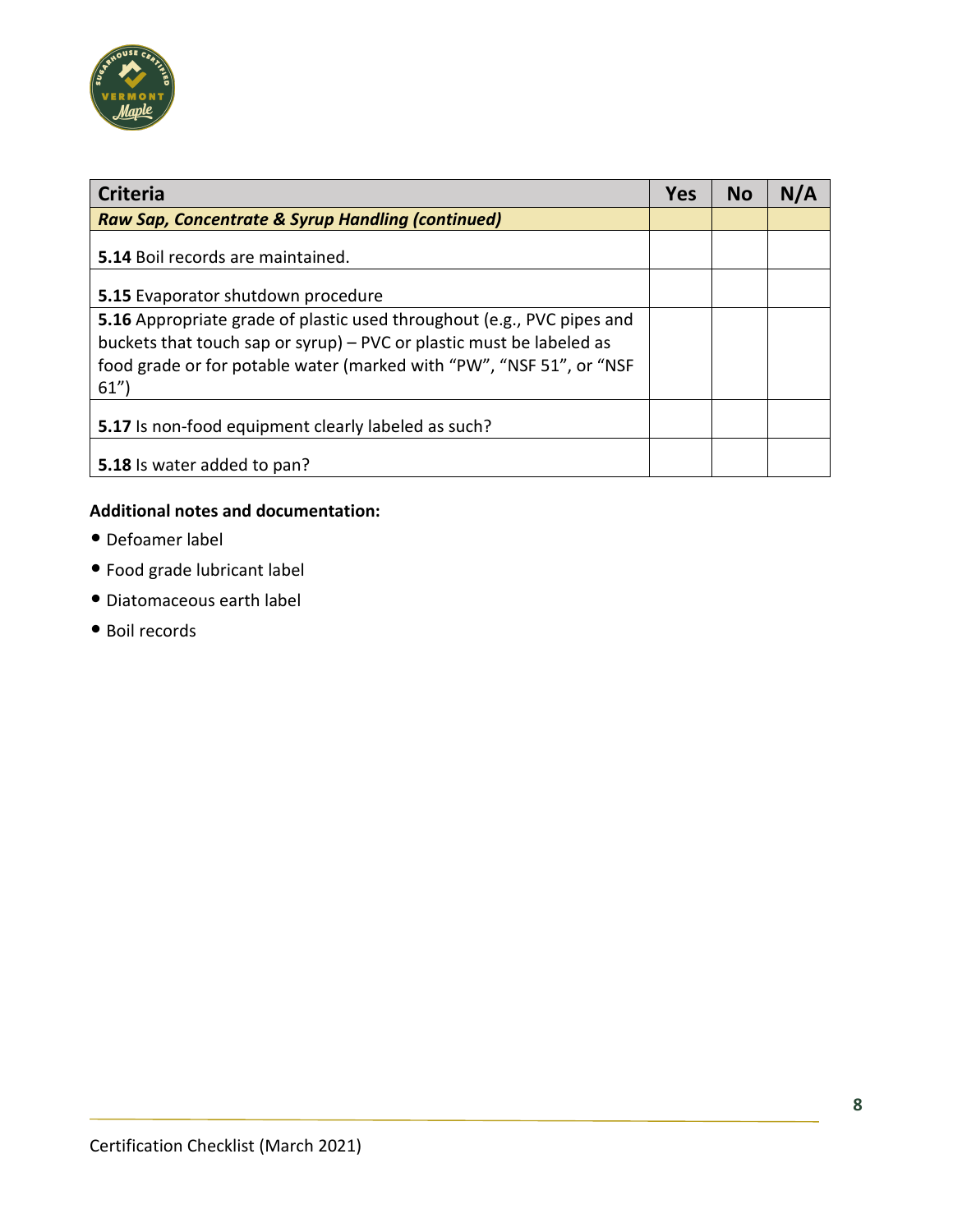

# 6. Packing Syrup (21 CFR 117.80)

| <b>Criteria</b>                                                                                                                     | <b>Yes</b> | <b>No</b> | N/A |
|-------------------------------------------------------------------------------------------------------------------------------------|------------|-----------|-----|
| <b>Packing Procedure &amp; Policy</b>                                                                                               |            |           |     |
|                                                                                                                                     |            |           |     |
|                                                                                                                                     |            |           |     |
| 6.1 Sugar maker has a policy for grading syrup according to Vermont                                                                 |            |           |     |
| standards. If temporary grading kit used, provide year of kit:                                                                      |            |           |     |
|                                                                                                                                     |            |           |     |
|                                                                                                                                     |            |           |     |
| 6.2 Verify that before packing retail containers, density is checked with a<br>calibrated hydrometer.                               |            |           |     |
| 6.3 All syrup is packed at a minimum of 180 degrees Fahrenheit with a                                                               |            |           |     |
| calibrated thermometer.                                                                                                             |            |           |     |
|                                                                                                                                     |            |           |     |
| 6.4 All containers are inspected for foreign debris prior to filling.                                                               |            |           |     |
| <b>Retail Packing Area</b>                                                                                                          |            |           |     |
| 6.5 Retail packing area has a handwashing station that includes clean<br>water, soap, disposable towels and a trash can with a lid. |            |           |     |
| 6.6 Retail containers are stored in a clean, dry area that is protected from                                                        |            |           |     |
| pests and other contaminants.                                                                                                       |            |           |     |
|                                                                                                                                     |            |           |     |
| 6.7 All surfaces that come in contact with food products are cleanable.                                                             |            |           |     |
|                                                                                                                                     |            |           |     |
| 6.8 Pest control methods follow guidelines on product label.                                                                        |            |           |     |
| 6.9 Is syrup transfer method food safe?                                                                                             |            |           |     |
| <b>Bulk Packing</b>                                                                                                                 |            |           |     |
|                                                                                                                                     |            |           |     |
| 6.10 All syrup in bulk containers is packed at 180 degrees Fahrenheit                                                               |            |           |     |
| with a calibrated thermometer.                                                                                                      |            |           |     |
| 6.11 All lights in or near storage or food production are protected from                                                            |            |           |     |
| glass breakage.                                                                                                                     |            |           |     |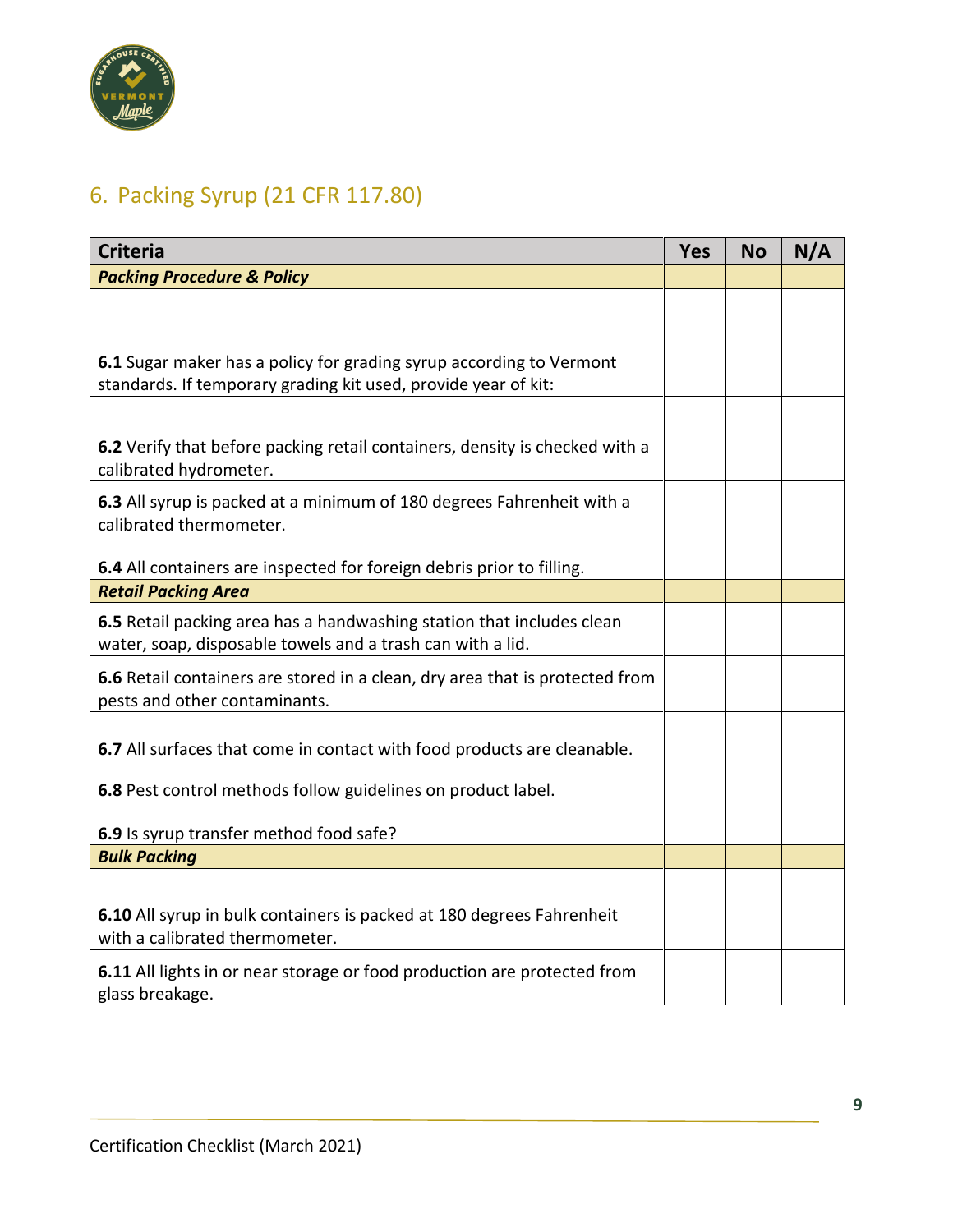

| <b>Criteria</b>                                                                                                                                  | <b>Yes</b> | <b>No</b> | N/A |
|--------------------------------------------------------------------------------------------------------------------------------------------------|------------|-----------|-----|
| <b>Bulk Packing (continued)</b>                                                                                                                  |            |           |     |
| 6.12 Drums and other bulk containers not actively being filled are<br>protected from debris, pests and other contaminants.                       |            |           |     |
| 6.13 All bulk syrup containers are cleaned and inspected for foreign<br>debris, rust, and unsuitable odors prior to filling.                     |            |           |     |
| 6.14 Each drum is labeled with the sugarhouse name, lot number, grade<br>and does it clearly state that the drum contains maple syrup.           |            |           |     |
| 6.15 Verify sugar maker keeps records of bulk containers that include at<br>a minimum: barrel number, lot number, date, weight/volume and grade. |            |           |     |

- Drum cleaning records
- Thermometer calibration
- Hydrometer calibration
- Density logs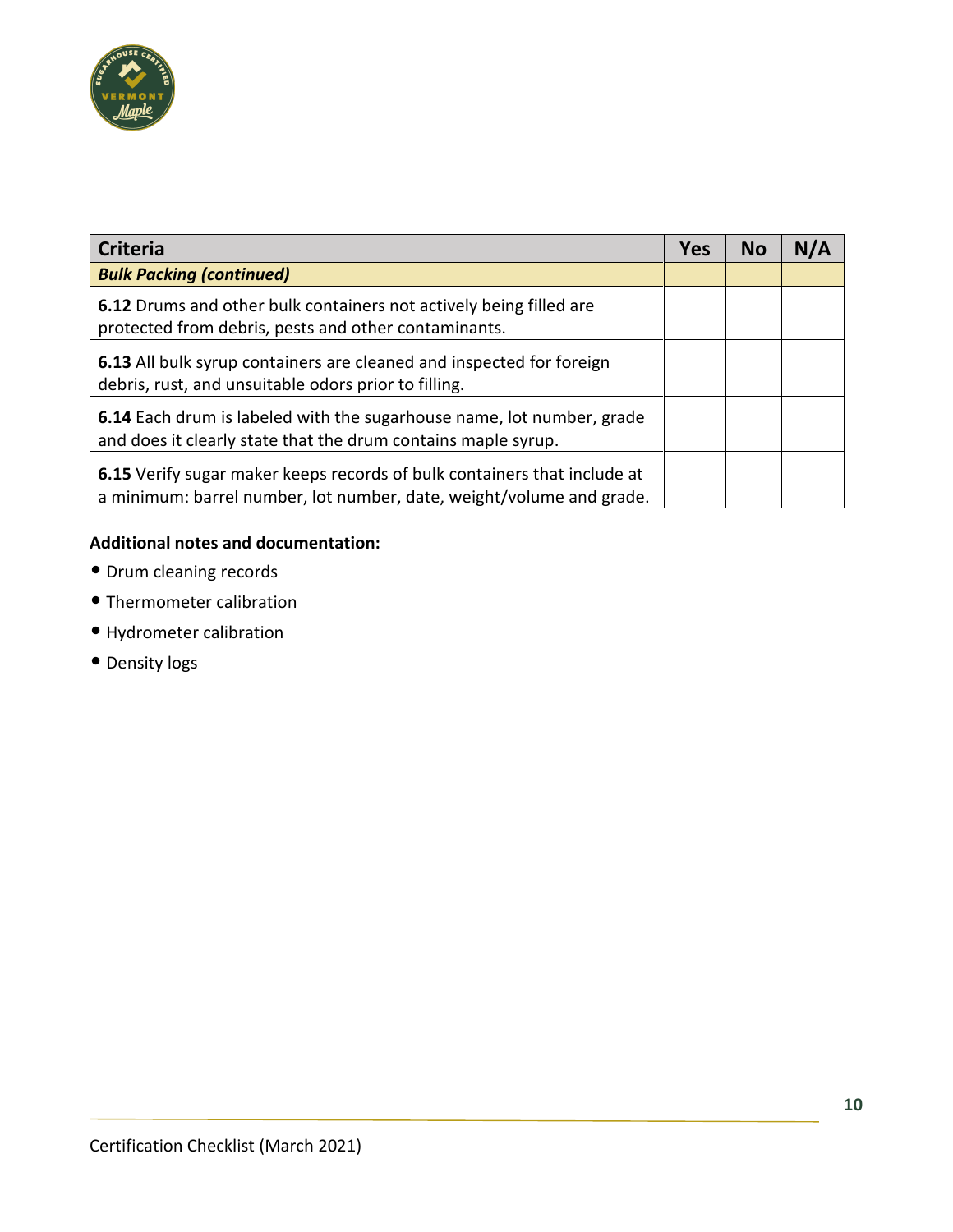

## 7. Storage & Traceability (21 CFR 117.93)

| <b>Criteria</b>                                                                                                                                                                  | <b>Yes</b> | <b>No</b> | N/A |
|----------------------------------------------------------------------------------------------------------------------------------------------------------------------------------|------------|-----------|-----|
| 7.1 Sugar maker has a system to create lot numbers in order to code<br>each batch of syrup so that they can be traced back in case of a recall.                                  |            |           |     |
| 7.2 Sugar maker has a system for creating lot numbers to trace<br>purchased and repackaged syrup.                                                                                |            |           |     |
| 7.3 Labeling system needs to ensure sugar maker can trace where each<br>batch of syrup was sold and that end user can trace syrup back to the<br>sugar maker (two-way tracking). |            |           |     |
| 7.4 All bulk and retail containers are clearly identified as containing<br>maple syrup.                                                                                          |            |           |     |
| 7.5 Verify that stored syrup continues to be protected against allergens<br>and cross-contamination.                                                                             |            |           |     |
| 7.6 Verify sugar maker has a protocol for creating new lot numbers<br>when mixing batches of syrup.                                                                              |            |           |     |

#### **Additional notes and documentation:**

• Product coding sample and policy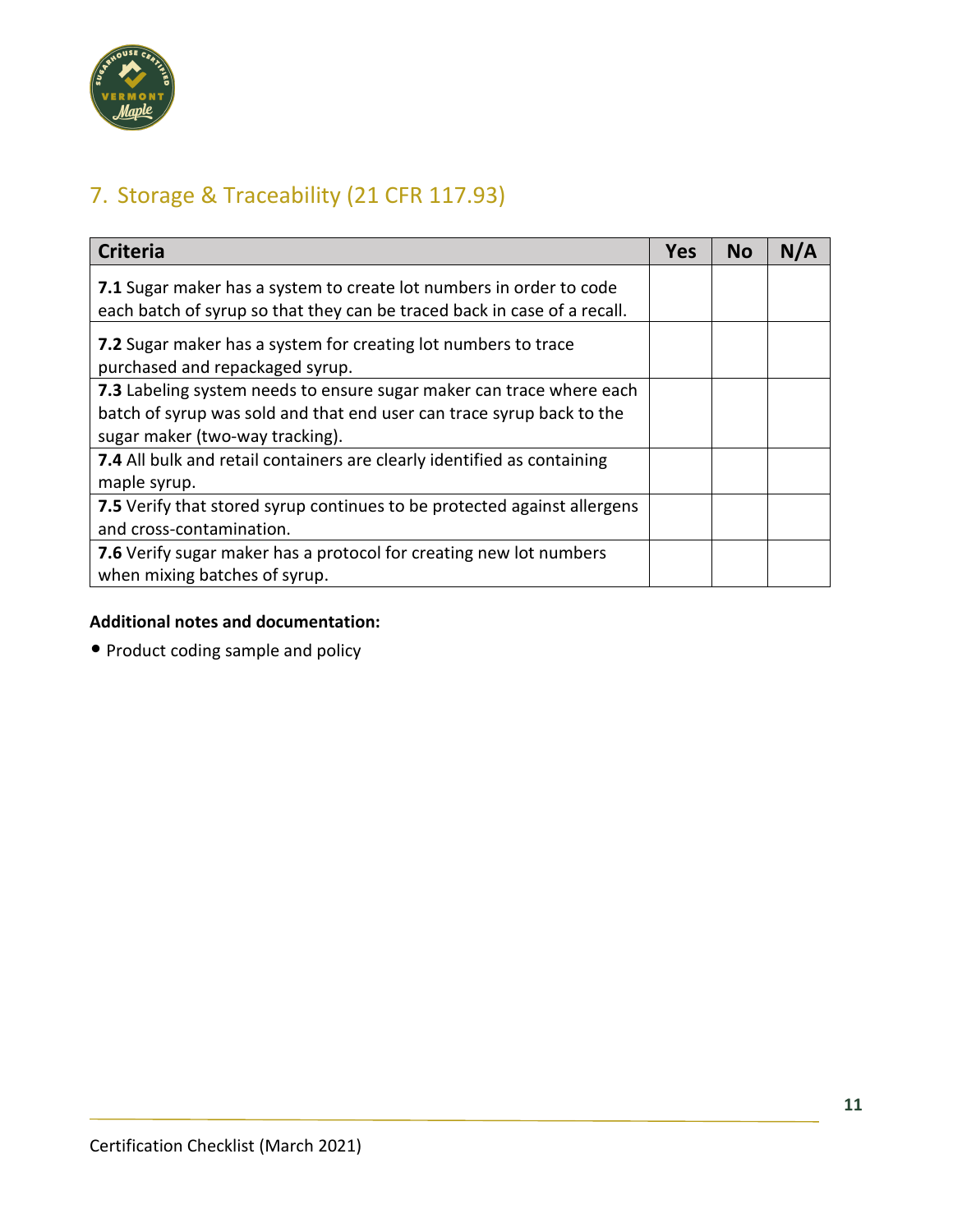

## 8. Pure Maple Confections (Maple Sugar Candies, Maple Cream, Granulated Maple Sugar)

This Certification only applies to maple confections where the only ingredient is pure maple syrup. Note that when you are producing items labeled "pure maple", "100% pure Vermont maple", etc. you may not add the enzyme invertase to maple cream or preservatives to anyof these confections. You can find Vermont's statutes for maple online [here](https://legislature.vermont.gov/statutes/chapter/06/032) and Vermont's Agency of Agriculture, Food and Markets' Maple Products Regulations online [here](https://agriculture.vermont.gov/sites/agriculture/files/documents/Maple_Products/CVR%2020%20011%20002%20MAPLE%20PRODUCTS%20REGULATIONS%20%287-19%29.pdf) for more details.

| <b>Criteria</b>                                                           | <b>Yes</b> | <b>No</b> | N/A |
|---------------------------------------------------------------------------|------------|-----------|-----|
| <b>Maple Confection Production Procedure &amp; Policy</b>                 |            |           |     |
| 8.1 Sugar maker has a production policy for each pure maple confection    |            |           |     |
| that they produce.                                                        |            |           |     |
| 8.2 The syrup for all confections is cooked to the desired temperature    |            |           |     |
| with a calibrated thermometer. The temperatures are approximately 234     |            |           |     |
| degrees F for cream, 238 degrees F for candy, and 260 degrees F for       |            |           |     |
| granulated sugar but may vary based on location, equipment used and       |            |           |     |
| production process.                                                       |            |           |     |
| 8.3 All containers are inspected for foreign debris prior to filling.     |            |           |     |
| <b>Maple Confection Production Area</b>                                   |            |           |     |
| 8.4 Maple confection production area has a handwashing station that       |            |           |     |
| includes clean water, soap, disposable towels and a trash can with a lid. |            |           |     |
| 8.5 Maple confection production containers are stored in a clean, dry     |            |           |     |
| area that is protected from pests and other contaminants.                 |            |           |     |
| 8.6 All maple confection production surfaces that come in contact with    |            |           |     |
| food products are cleanable.                                              |            |           |     |
| 8.7 Pest control methods follow guidelines on product label.              |            |           |     |
| 8.8 All lights in or near maple confection production area are protected  |            |           |     |
| from glass breakage.                                                      |            |           |     |
| <b>Maple Confection Production Equipment</b>                              |            |           |     |
| 8.9 Sugar maker is utilizing quality control measures that eliminate      |            |           |     |
| introduced lead level defects.                                            |            |           |     |
| 8.10 No galvanized equipment.                                             |            |           |     |
| 8.11 No lead solder.                                                      |            |           |     |
| 8.12 No bronze pumps or fittings (bronze may contain up to 7% lead).      |            |           |     |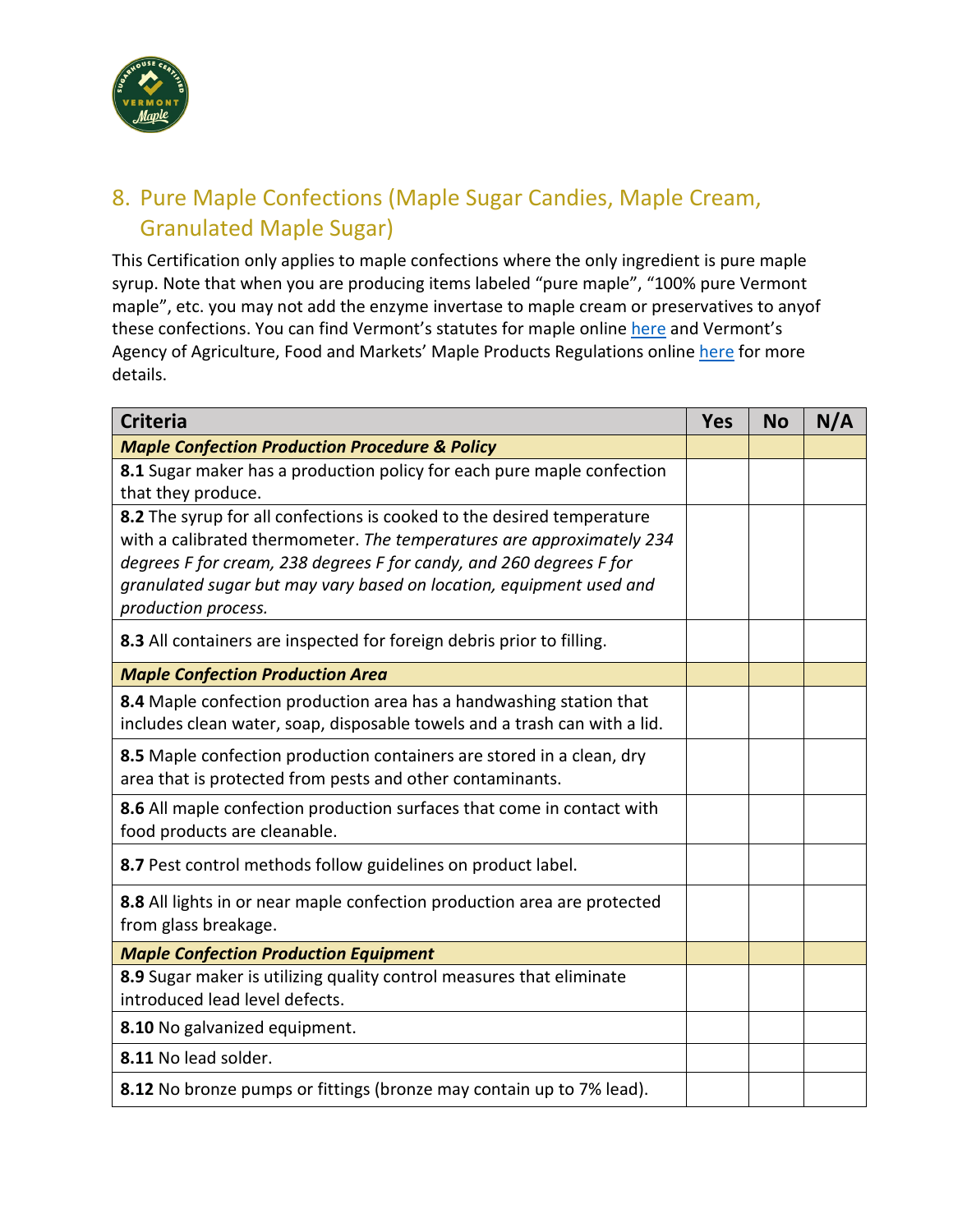

| <b>Maple Confection Production Equipment (continued)</b>                                                                                                                                            |  |  |
|-----------------------------------------------------------------------------------------------------------------------------------------------------------------------------------------------------|--|--|
| 8.13 No copper in contact with syrup (copper may contain up to 1%<br>lead).                                                                                                                         |  |  |
| 8.14 Is syrup transfer method food safe?                                                                                                                                                            |  |  |
| 8.15 Policy on cleaning process and approved chemicals is included in<br>policy manual. Policy requires that instructions for each cleaning<br>chemical are followed.                               |  |  |
| 8.16 All utensils used are food grade, in good condition, rated for the<br>temperature, and stored in a sanitary manner.                                                                            |  |  |
| <b>Allergen Cross Contact Prevention</b>                                                                                                                                                            |  |  |
| 8.17 Production procedures do not contribute to allergen cross contact<br>and contamination from any source. Allergens: milk, eggs, peanuts, tree<br>nuts, soy, wheat, fish, crustacean/shellfish.  |  |  |
| 8.18 Sugar maker has a policy on how outside food is separated from<br>maple confection production areas.                                                                                           |  |  |
| 8.19 Verify defoamer used for maple confections does not contain<br>allergens and is safe for human consumption.                                                                                    |  |  |
| <b>Maple Confection Storage and Traceability</b>                                                                                                                                                    |  |  |
| 8.20 Sugar maker has a system to create lot numbers in order to code<br>each pure maple confection batch so that they can be traced back in case<br>of a recall.                                    |  |  |
| 8.21 Labeling system needs to ensure sugar maker can trace where each<br>pure maple confection batch was sold and that end user can trace<br>confection back to the sugar maker (two-way tracking). |  |  |
| 8.22 All pure maple confection retail containers are clearly identified as<br>containing only pure maple.                                                                                           |  |  |
| 8.23 Verify that stored pure maple confections continue to be protected<br>against allergens and cross-contamination.                                                                               |  |  |

- Maple Confection Production Policy for each pure maple confection produced
- Storage & Traceability System to Create Lot Numbers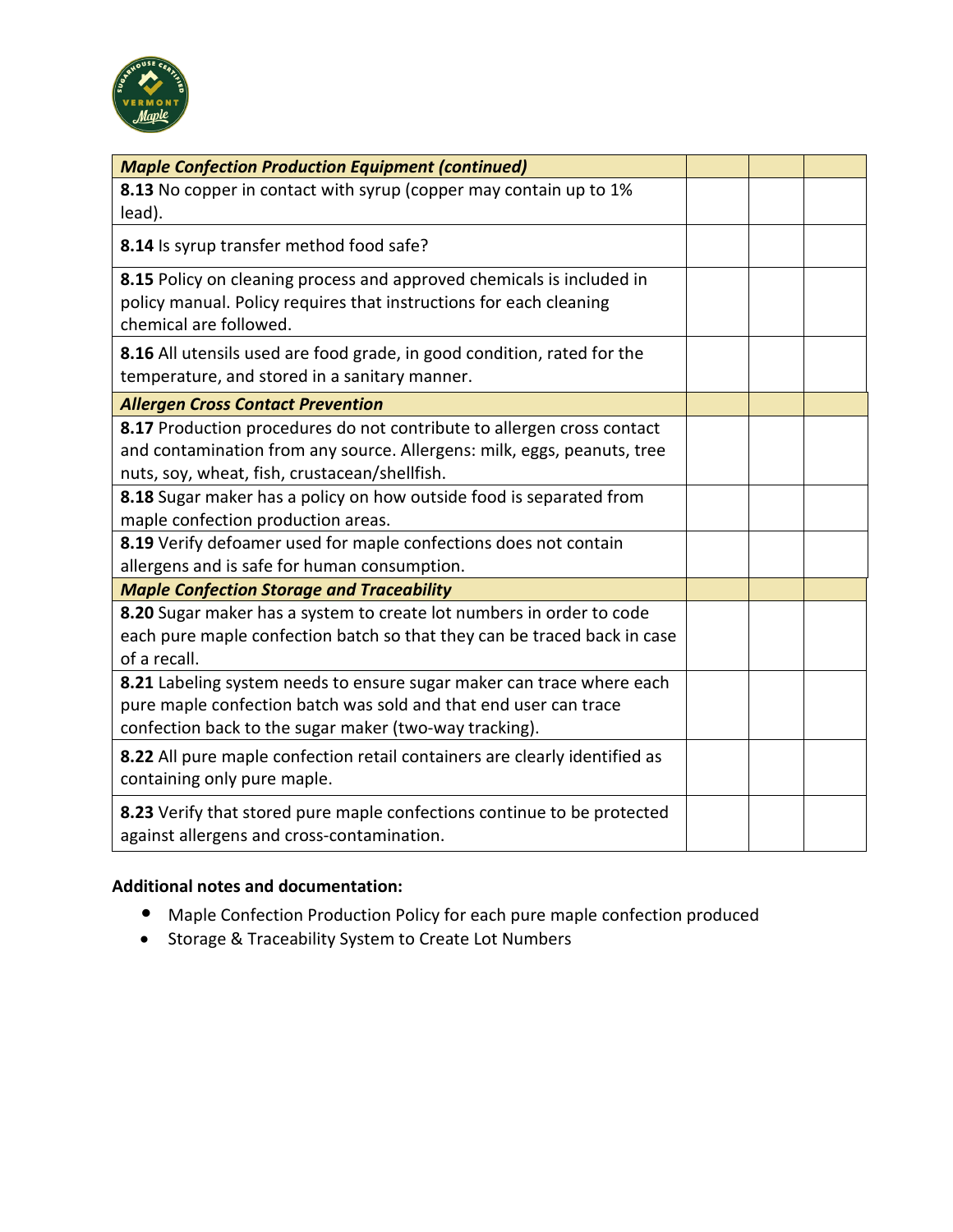

## 9. Defect Action Levels (21 CFR 117.110)

| <b>Criteria</b>                                                                                                                                                             | <b>Yes</b> | <b>No</b> | N/A |
|-----------------------------------------------------------------------------------------------------------------------------------------------------------------------------|------------|-----------|-----|
| 9.1 Sugar maker is utilizing quality control measures that reduce<br>natural or unavoidable defects to the lowest level feasible.                                           |            |           |     |
| 9.2 Verify that sugar maker does not mix syrup containing<br>adulterated levels of defect with other lots of syrup, regardless of<br>defect action levels of final product. |            |           |     |
| 9.3 Out of grade and off-flavor products (syrup, sugar, candy,<br>cream) are not offered for retail sale.                                                                   |            |           |     |
| 9.4 Out of grade and off-flavor syrup is not in containers of less<br>than five gallons.                                                                                    |            |           |     |
|                                                                                                                                                                             |            |           |     |
|                                                                                                                                                                             |            |           |     |
| Certifier will sample retail syrup for taste. Did sample meet                                                                                                               |            |           |     |
| acceptable maple flavor standards?                                                                                                                                          |            |           |     |
| Certifier retains sample.                                                                                                                                                   |            |           |     |